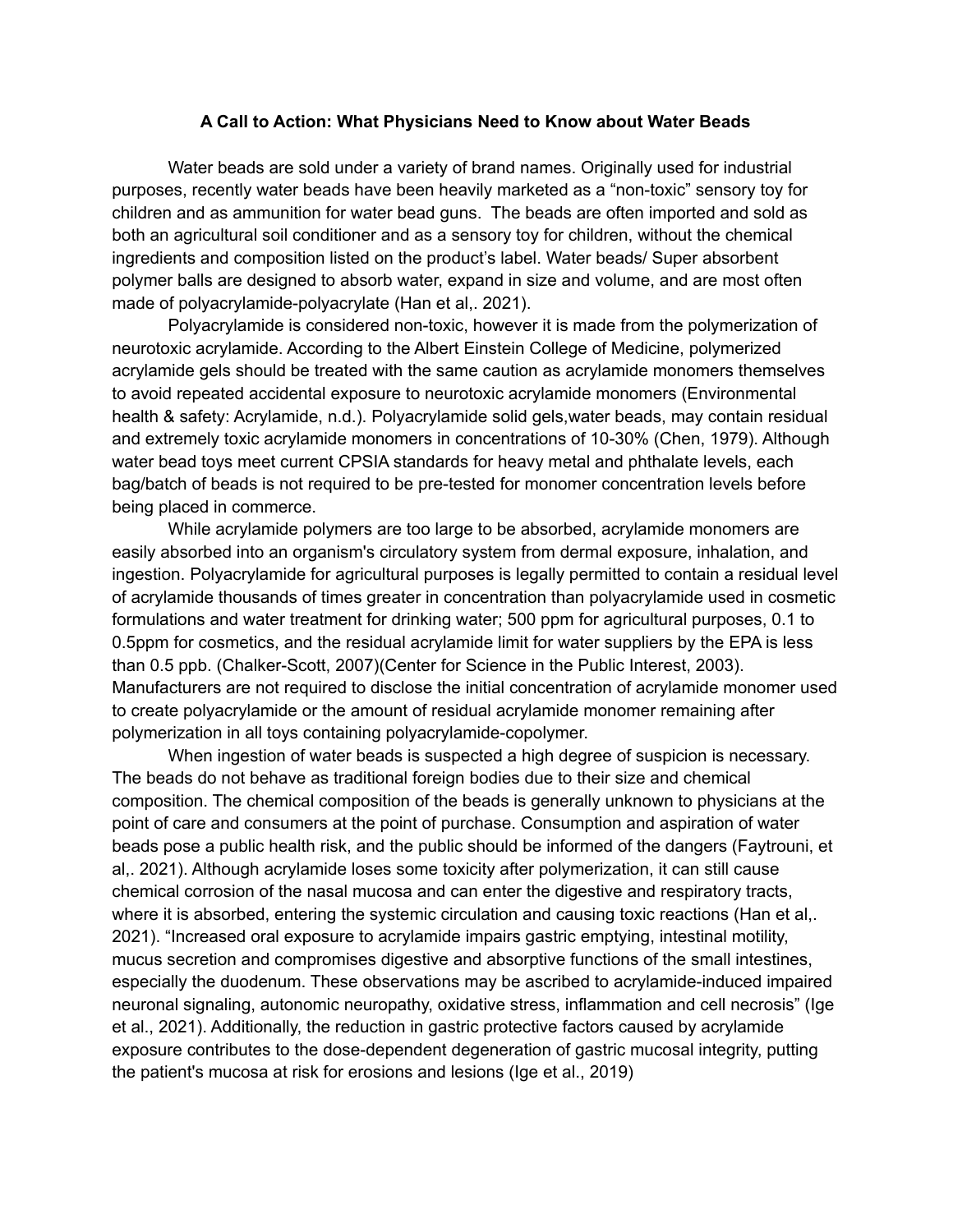Water beads are banned in Italy and Malaysia because they are a safety hazard. Water beads should not be marketed to children and their families as toys, sensory toys, or therapeutic aids. Because "non-toxic" is not a regulated term, "non-toxic" claims on a product's label or online listing should not be solely relied upon to eliminate poisoning or chemical exposure from the initial diagnostic assessment or the formation of differential diagnoses.

## **Information and research**

- Ingestion of water beads requires prompt medical attention and evaluation. Diagnosis is made more complicated due to imaging difficulties. (Faytrouni et al,. 2021) (Caré et al,. 2021)
- Prompt endoscopic removal should be attempted for all patients with no signs of obstruction whenever the gel beads might be in the upper GI tract. (Faytrouni et al,. 2021)
- Case management should not conform to standard protocols of foreign body removal, and early removal whenever possible should be attempted to prevent complications such as obstruction, lung injuries, nasal cavity injuries, hearing loss, seizures, brain injury such as cytotoxic edema, encephalopathy, and exposure to toxic chemicals specifically, extremely neurotoxic acrylamide.(Faytrouni et al,. 2021) (Han et al,. 2021)
- A high degree of suspicion is necessary for prompt diagnosis due to imaging difficulties, beads may mimic duplicated cysts versus presenting as a traditional foreign body. (Mullens et al,. 2021)
- Duplicate cysts are congenital GI tract alignment abnormalities. Duplicate cyst structure can be divided into cystic or tubular on the basis of their structure. Research indicates identification of duplicated cysts is best assessed using ultrasound (Sangüesa Nebot et al., 2018) (Di Serafino et al,. 2015)
- Due to the ability of water bead material to mimic duplicated cysts, imaging utilized to identify duplicate cyst lesion pathology, ultrasound, should be utilized during assessment for potential water bead ingestions. Medical professionals should be aware ultrasound may underestimate the number of water beads when compared to endoscopic evaluation (Kim et al,. 2020)
- Water beads can collect, forming a bezoar, asymptomatically in the GI tract without belly distention or traditional GI symptoms of distress. (Faytrouni et al,. 2021) (Alharbi, & Dabbour,. 2020)
- Surgical management with complete removal of hydrogel granules from the gastrointestinal tract is required, when the child presents to a hospital with intestinal obstruction symptoms and surgeons must be aware the beads have the ability to collect lower in the GI tract and form a new mass if all beads are not removed. Surgeons should also be aware ultrasound can miss beads lower in the digestive tract (Shangareeva et al,. 2019).
- Pediatric patients who are young or non-verbal cannot be relied upon to effectively and consistently communicate pain. Furthermore, "Pediatric patients are not reliable historians and events are not typically witnessed" (Sterling et al,. 2016)
- Symptoms of pain / distress may be less obvious to those outside the immediate household and include increased night wakings, increased fussiness and irritability.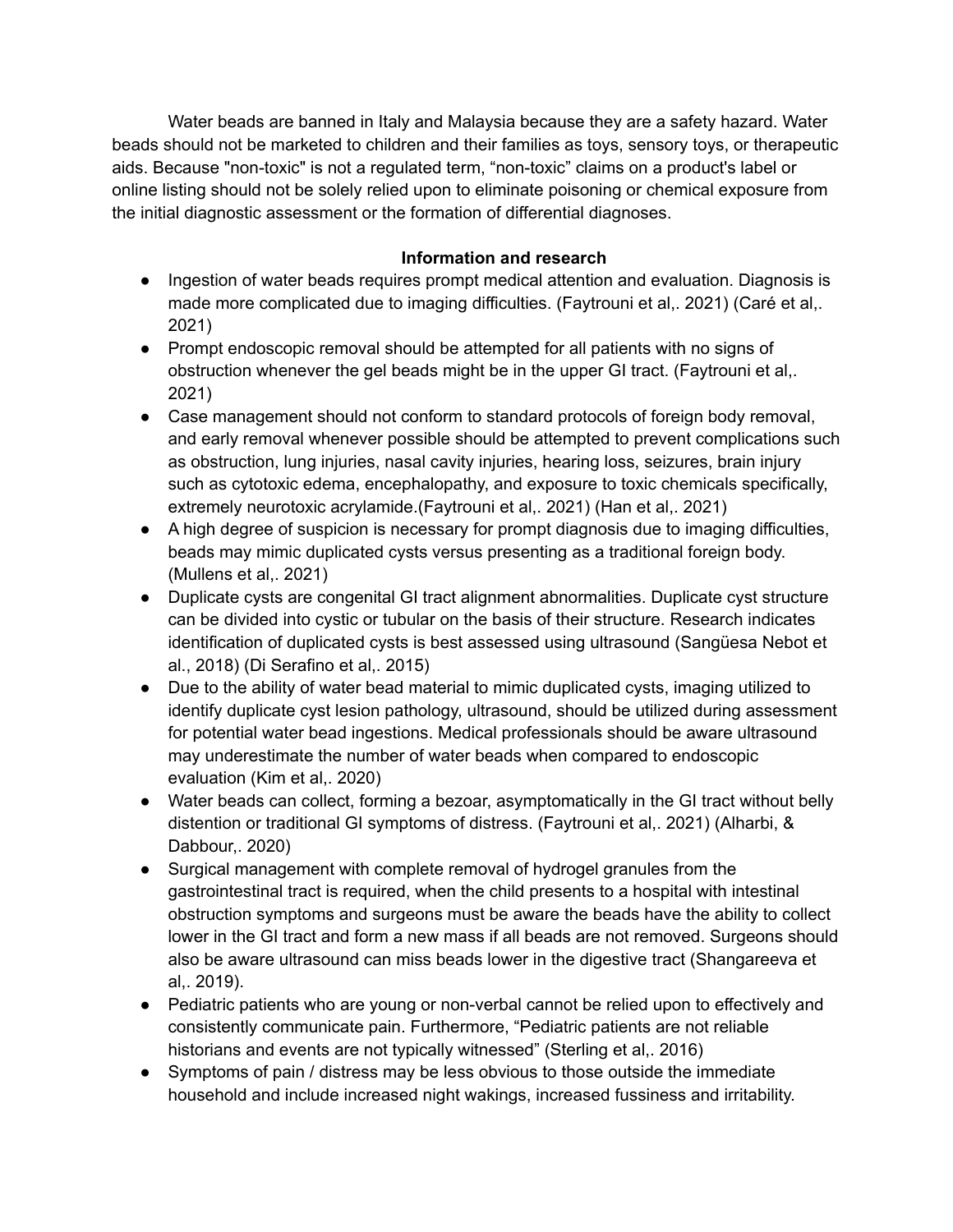Cases presenting with a dermatitis rash on the mouth and/or hands should be handled very carefully. The presence of a dermatitis rash should alert clinicians to the possibility the patient has suffered a higher level acrylamide dose exposure. Patients, especially ones with the rash should be monitored for follow up care and closely monitored for any signs of regression or neurological involvement. Referral to the developmental pediatrician, neurology, and ECI may be needed. A patient's clinical history is often the cornerstone of diagnosis in neurotoxicology. Tests to identify exposure to acrylamide are not readily and widely available to clinicians: laboratory studies are unhelpful, evidence of peripheral neuropathy on nerve conduction studies supports the diagnosis of acrylamide neurotoxicity, normal studies do not exclude the diagnosis. (*Acrylamide - health effects, n.d.*) (Acrylamide (PIM 652). n.d.). (*Public health statement acrylamide - agency for toxic…,* 2012) ). (*Acrylamide EHC 49, 1985)*

Toxicity symptoms in pediatric patients particularly when the water bead ingestion timeframe is unknown include:

- Dermatitis rash
- Patient may have rhinorrhoea
- Projectile vomiting and other traditional obvious obstruction symptoms appear after the rash and can be delayed for long periods after initial ingestion due to beads not consistently traveling through the digestive tract
- Seizures
- GI symptoms such as constipation and/or diarrhea
- The patient is likely to be very clingy to caregivers
- Increased need to nurse
- Weight loss with normal appetite
- Signs and symptoms of motor and sensory peripheral neuropathy
- Cytotoxic edema (EEG may be abnormal when beads are in patient according to one case study [not enough evidence to definitively say if all cases will present this way], CT scan and MRI are normal; according to radiopaedia MRI with diffuse weighted imaging is able to identify cytotoxic edema (Goel & Bell, 2013)
- Toxic Brain Encephalopathy

Water beads should not be marketed as toys, sensory toys, or therapeutic aids to children and their families. Because "non-toxic" is not a regulated term, "non-toxic" claims on a product's label or online listing should not be relied on solely to exclude poisoning or chemical exposure from initial diagnostic assessment or differential diagnosis formation. Water bead ingestion, insertions, toxicity, and other water bead injuries should be reported to the Consumer Product Safety Commission (CPSC) and poison control centers. Do not hesitate to seek guidance from specialists associated with the Pediatric Environmental Health Specialty Units.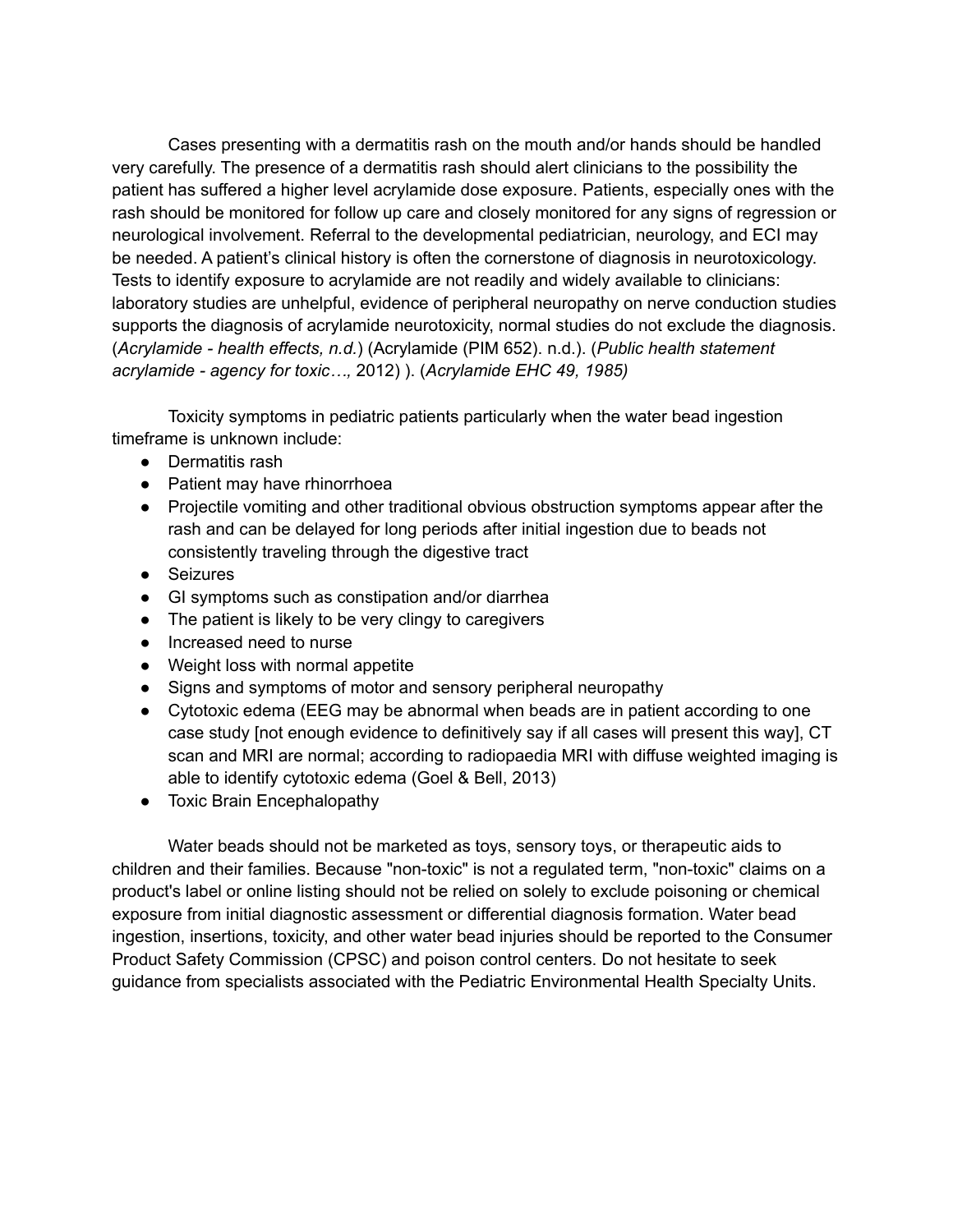## **References**

*Acrylamide (EHC 49, 1985) ISBN 92 4 154189 X*. Inchem.org. (1985). Retrieved 22 May 2022, from <https://inchem.org/documents/ehc/ehc/ehc49.htm>.

Agency for Toxic Substances and Disease Registry . (2012, December). Public health statement acrylamide - agency for toxic ... PUBLIC HEALTH STATEMENT Acrylamide CAS # 79-06-1. Retrieved February 22, 2022, from <https://www.atsdr.cdc.gov/ToxProfiles/tp203-c1-b.pdf>

Alharbi, N., Dabbour, M. Aspiration of superabsorbent polymer beads resulting in focal lung damage: a case report. BMC Pediatr 20, 262 (2020). [https://doi.org/10.1186/s12887-020-02168-9.](https://doi.org/10.1186/s12887-020-02168-9)

C. Mullens, K. Coleman, D. Parrish, R. Vaughan. (2021) Orbeez ingestion can mimic duplication cysts as a cause of pediatric small bowel obstruction. Journal of Pediatric Surgery Case Reports, Volume 64, <https://doi.org/10.1016/j.epsc.2020.101711>

Caré, W., Dufayet, L., Paret, N., Manel, J., Laborde-Casterot, H., Blanc-Brisset, I., Langrand, J., & Vodovar, D. (2022). Bowel obstruction following ingestion of superabsorbent polymers beads: literature review. Clinical toxicology (Philadelphia, Pa.), 60(2), 159–167. <https://doi.org/10.1080/15563650.2021.1987452>

Center for Science in the Public Interest. (2003) FDA urged to limit acrylamide in food CSPI says companies should reduce levels of known carcinogen. Retrieved from <https://www.cspinet.org/new/200306041.html>

Chalker-Scott. L., PhD, (2007). Super-absorbent water crystals miracle, myth...or marketing, MasterGardener WSU, Puyallup Research and Extension Center, Washington State University. Retrieved from <https://s3.wp.wsu.edu/uploads/sites/403/2015/03/hydrogels-3.pdf>

Chen, B., & Chrambach, A. (1979). Estimation of polymerization efficiency in the formation of polyacrylamide gel, using continuous optical scanning during polymerization. Journal of biochemical and biophysical methods, 1(2), 105–116. [https://doi.org/10.1016/0165-022x\(79\)90017-4](https://doi.org/10.1016/0165-022x(79)90017-4)

Di Serafino, M., Mercogliano, C., & Vallone, G. (2015). Ultrasound evaluation of the enteric duplication cyst: the gut signature. Journal of ultrasound, 19(2), 131–133. <https://doi.org/10.1007/s40477-015-0188-8>

Environmental health & safety: Acrylamide. (n.d.). Einstein College of Medicine. Retrieved February 22, 2022, from [https://einsteinmed.edu/administration/environmental-health-safety/industrial-hygiene/acrylamid](https://einsteinmed.edu/administration/environmental-health-safety/industrial-hygiene/acrylamide.aspx) [e.aspx](https://einsteinmed.edu/administration/environmental-health-safety/industrial-hygiene/acrylamide.aspx)

Faytrouni , F., Mujawar, Q., Sadiq, K., & Avinashi, V. (2021). Gel beads Ingestion: A Case Report with Management and Review of Medical Literature . Acta Scientific Clinical Case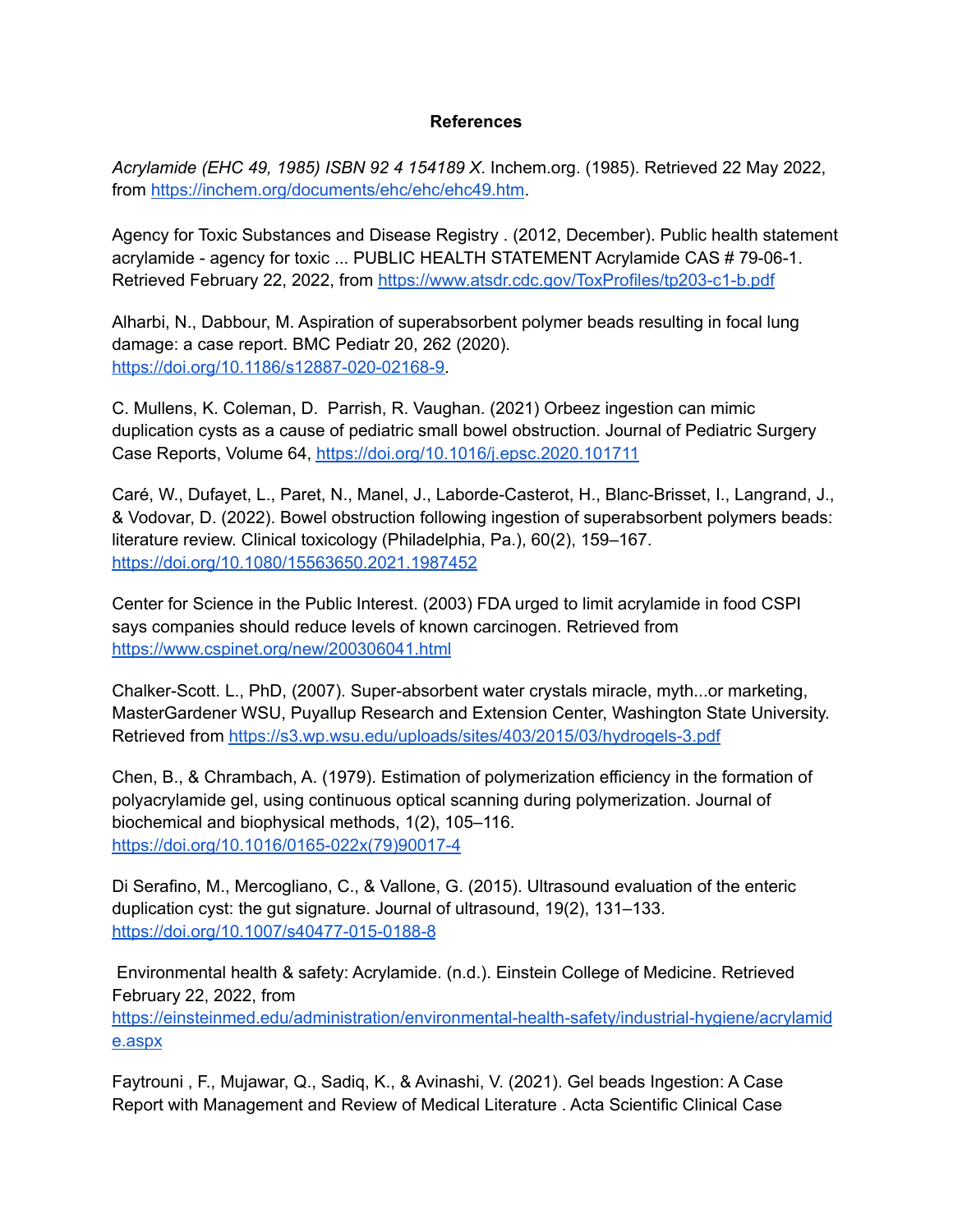Reports 2.5, 2(5). Retrieved February 2022, from [https://actascientific.com/ASCR/pdf/ASCR-02-0122.pdf.](https://actascientific.com/ASCR/pdf/ASCR-02-0122.pdf)

Goel, A., Bell, D. (2013) Cytotoxic cerebral edema. Reference article, Radiopaedia.org. (accessed on 19 Feb 2022) <https://doi.org/10.53347/rID-24453>

Han, S. H., Chen, Y. C., Xian, Z. X., & Teng, Y. S. (2021). Superabsorbent polymer balls as foreign bodies in the nasal cavities of children: our clinical experience. BMC pediatrics, 21(1), 273. <https://doi.org/10.1186/s12887-021-02740-x>

Ige, A. O., Ayoola, O. I., Oladejo, E. O., Adele, B. O., Ola, O. O., & Adewoye, E. O. (2021). Gastrointestinal motility and intestinal structure following oral exposure to acrylamide in wistar rats. Research Journal of Health Sciences, 10(1), 27–39. <https://doi.org/10.4314/rejhs.v10i1.4>

Ige, Abayomi & Onwuka, Osah & Emediong, Idara & Tony, Odetola & Adele, Bernard O. & Adewoye, E. (2019). Oral administration of acrylamide compromises gastric mucosal integrity in Wistar rats. Journal of African Association of Physiological Sciences. 7(1):7-16, retrieved from https://www.researchgate.net/publication/335425648 Oral\_administration\_of\_acrylamide\_comp romises gastric mucosal integrity in Wistar rats

Kim, H. B., Kim, Y. B., Ko, Y., Choi, Y. J., Lee, J., & Kim, J. H. (2020). A case of ingested water beads diagnosed with point-of-care ultrasound. Clinical and experimental emergency medicine, 7(4), 330–333. <https://doi.org/10.15441/ceem.20.041>

National Center for Biotechnology Information (2022). PubChem Compound Summary for CID 6579, Acrylamide. Retrieved May 22, 2022 from [https://pubchem.ncbi.nlm.nih.gov/compound/Acrylamide.](https://pubchem.ncbi.nlm.nih.gov/compound/Acrylamide)

National Institutes of Health. (n.d.). Acrylamide - health effects. U.S. National Library of Medicine. Retrieved February, 2022, from [https://webwiser.nlm.nih.gov/substance?substanceId=443&identifier=Acrylamide&identifierType](https://webwiser.nlm.nih.gov/substance?substanceId=443&identifier=Acrylamide&identifierType=name&menuItemId=62&catId=83) [=name&menuItemId=62&catId=83](https://webwiser.nlm.nih.gov/substance?substanceId=443&identifier=Acrylamide&identifierType=name&menuItemId=62&catId=83)

Sangüesa Nebot, C., Llorens Salvador, R., Carazo Palacios, E., Picó Aliaga, S., & Ibañez Pradas, V. (2018). Enteric duplication cysts in children: varied presentations, varied imaging findings. Insights into imaging, 9(6), 1097–1106. <https://doi.org/10.1007/s13244-018-0660-z>

Shangareeva R.K., Valeeva G.R., Chendulaeva I.G., Mirasov A.A., Zaynullin R.R., Soldatov P.Yu (2019). Consequences of Hydrogel Granules Swallowing by Children: Case Study. Current Pediatrics. 2019;18(5):374-379. (In Russ.) https://doi.org/10.15690/vsp.v18i5Alharbi.2062 retrieved from: <https://vsp.spr-journal.ru/jour/article/view/2236/898>

Sterling, M., Murnick, J., & Mudd, P. (2016). Destructive Otologic Foreign Body: Dangers of the Expanding Bead. JAMA otolaryngology-- head & neck surgery, 142(9), 919–920. <https://doi.org/10.1001/jamaoto.2016.1870>